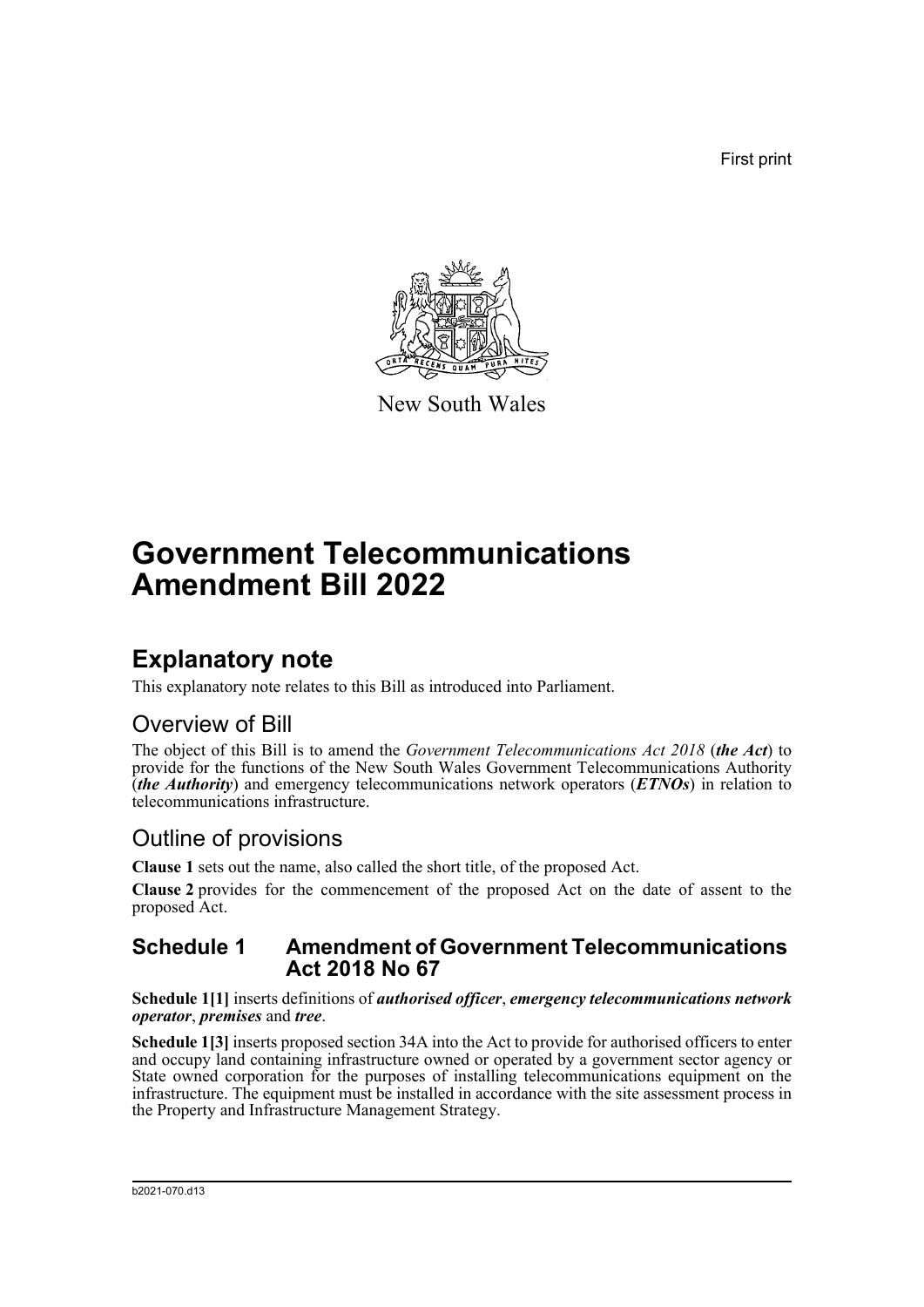**Schedule 1[4]** inserts proposed Part 5A into the Act for the following purposes—

- (a) proposed section 34B inserts definitions of *premises* and *tree* for proposed Part 5A,
- (b) proposed section 34C authorises the trimming or removal of trees that could—
	- (i) destroy, damage or interfere with the Authority's or an ETNO's telecommunications infrastructure, or
	- (ii) make the infrastructure a cause of bush fire or a risk to public safety,
- (c) proposed section 34D excepts certain trees from being removed under proposed section 34C,
- (d) proposed section 34E authorises the modification or removal of structures and things that could—
	- (i) destroy, damage or interfere with the functioning of the Authority's or an ETNO's telecommunications infrastructure, or
	- (ii) make the infrastructure a cause of bush fire or a risk to public safety, or
	- (iii) cause interference to radio frequency transmissions, or obstruct transmission paths to or from the infrastructure,
- (e) proposed section 34F authorises the Authority or an ETNO to recover costs of carrying out work to modify or remove certain structures and things under proposed section 34E,
- (f) proposed section 34G requires a person carrying out or proposing to carry out excavation work to modify or not carry out the excavation work if the work could—
	- (i) destroy, damage or interfere with the Authority's or an ETNO's telecommunications infrastructure, or
	- (ii) make the infrastructure a cause of bush fire or a risk to public safety,
- (g) proposed section 34H permits authorised officers to enter premises to exercise the functions of the Authority or an ETNO,
- (h) proposed section 34I requires authorised officers to give written notice of the intention to enter premises,
- (i) proposed section 34J requires an authorised officer to carry a certificate of authority to enter premises,
- (j) proposed section 34K permits authorised officers to use reasonable force to gain entry to premises with written approval from the Authority or an ETNO,
- (k) proposed section 34L requires authorised officers to notify the Authority or an ETNO if reasonable force is used to enter premises or premises are entered in an emergency,
- (l) proposed section 34M requires authorised officers to take care to do as little damage as possible when entering fenced land or doing certain other work,
- (m) proposed section 34N allows the Authority or an ETNO to recover the costs of entry and inspection if work is subsequently required to be done,
- (n) proposed section 34O requires the Authority or an ETNO to compensate the owner or occupier of premises for damage done arising from the exercise of a power under proposed Part 5A, Division 3,
- (o) proposed section 34P provides for entry to residential premises,
- (p) proposed section 34Q provides for warrants of entry.

**Schedule 1[5]** provides for the appointment of authorised officers and makes it an offence to obstruct authorised officers. **Schedule 1[2]** makes a consequential amendment.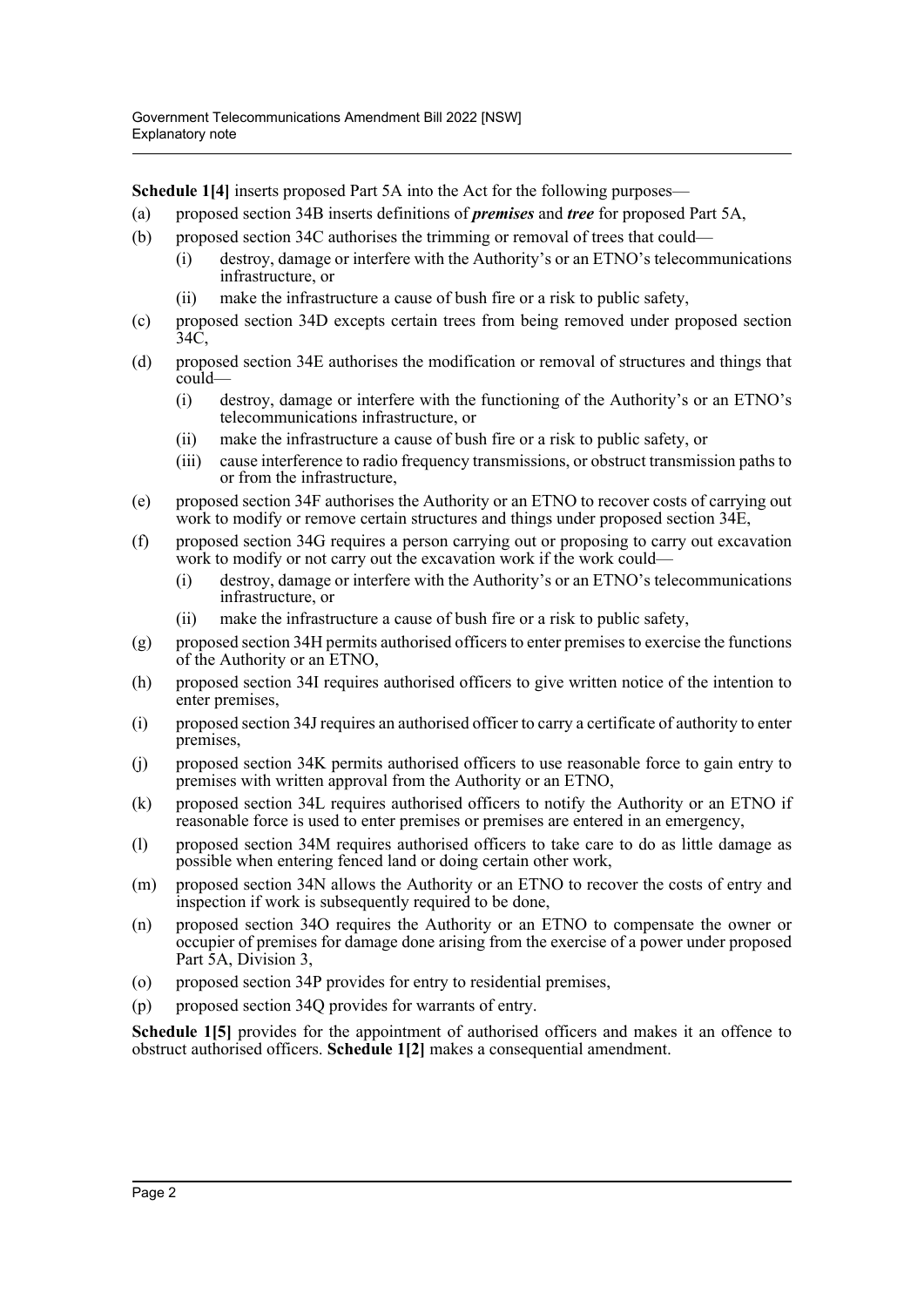### **Schedule 2 Amendment of Law Enforcement (Powers and Responsibilities) Act 2002 No 103**

**Schedule 2** amends the *Law Enforcement (Powers and Responsibilities) Act 2002* to apply certain provisions of that Act to warrants of entry issued under the *Government Telecommunications Act 2018*, section 34Q.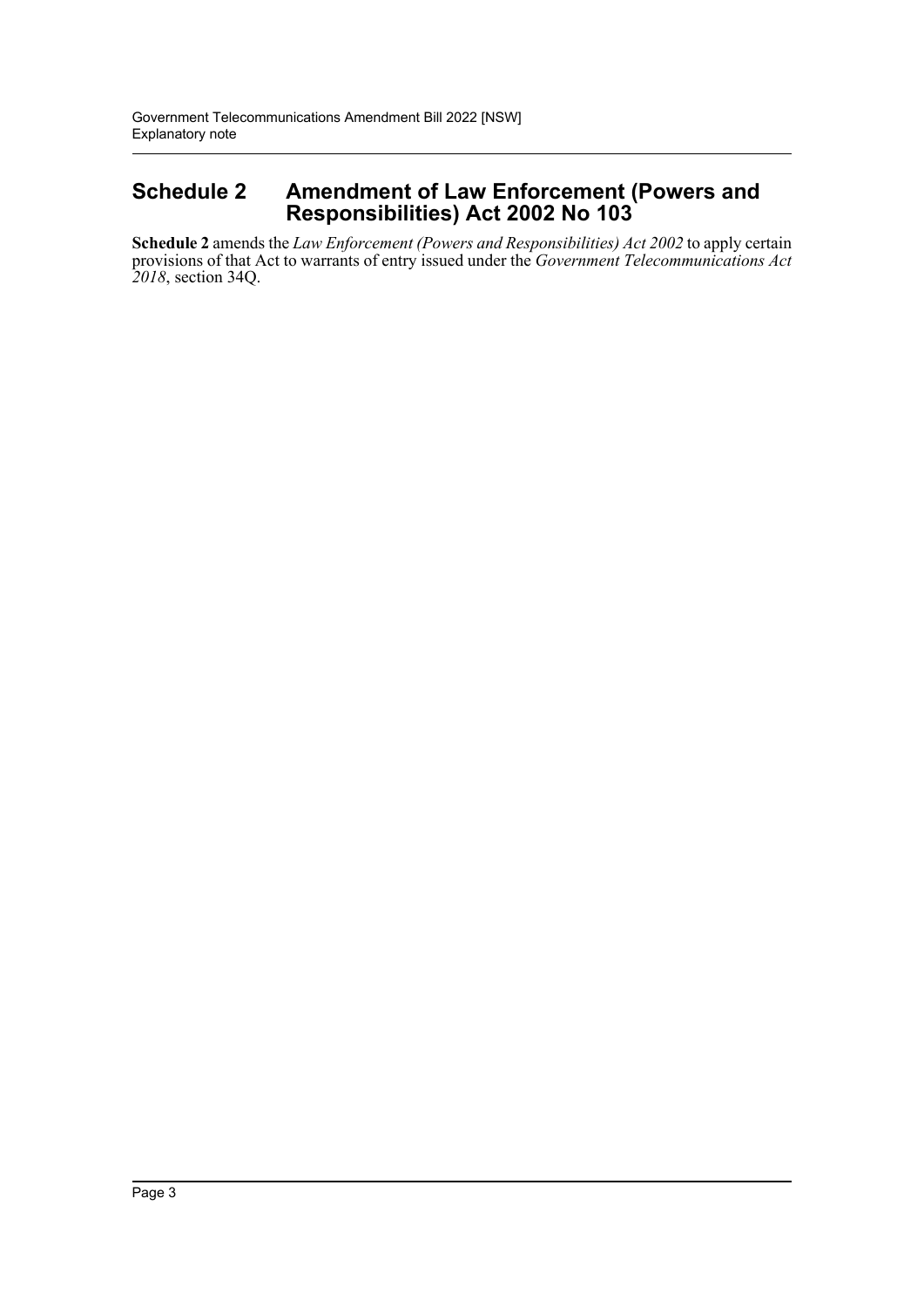First print



New South Wales

# **Government Telecommunications Amendment Bill 2022**

# **Contents**

|                   |                                                                                      | Page          |
|-------------------|--------------------------------------------------------------------------------------|---------------|
|                   | Name of Act                                                                          | 2             |
|                   | Commencement                                                                         | $\mathcal{P}$ |
| Schedule 1        | <b>Amendment of Government Telecommunications Act 2018 No 67</b>                     | 3             |
| <b>Schedule 2</b> | <b>Amendment of Law Enforcement (Powers and Responsibilities) Act</b><br>2002 No 103 |               |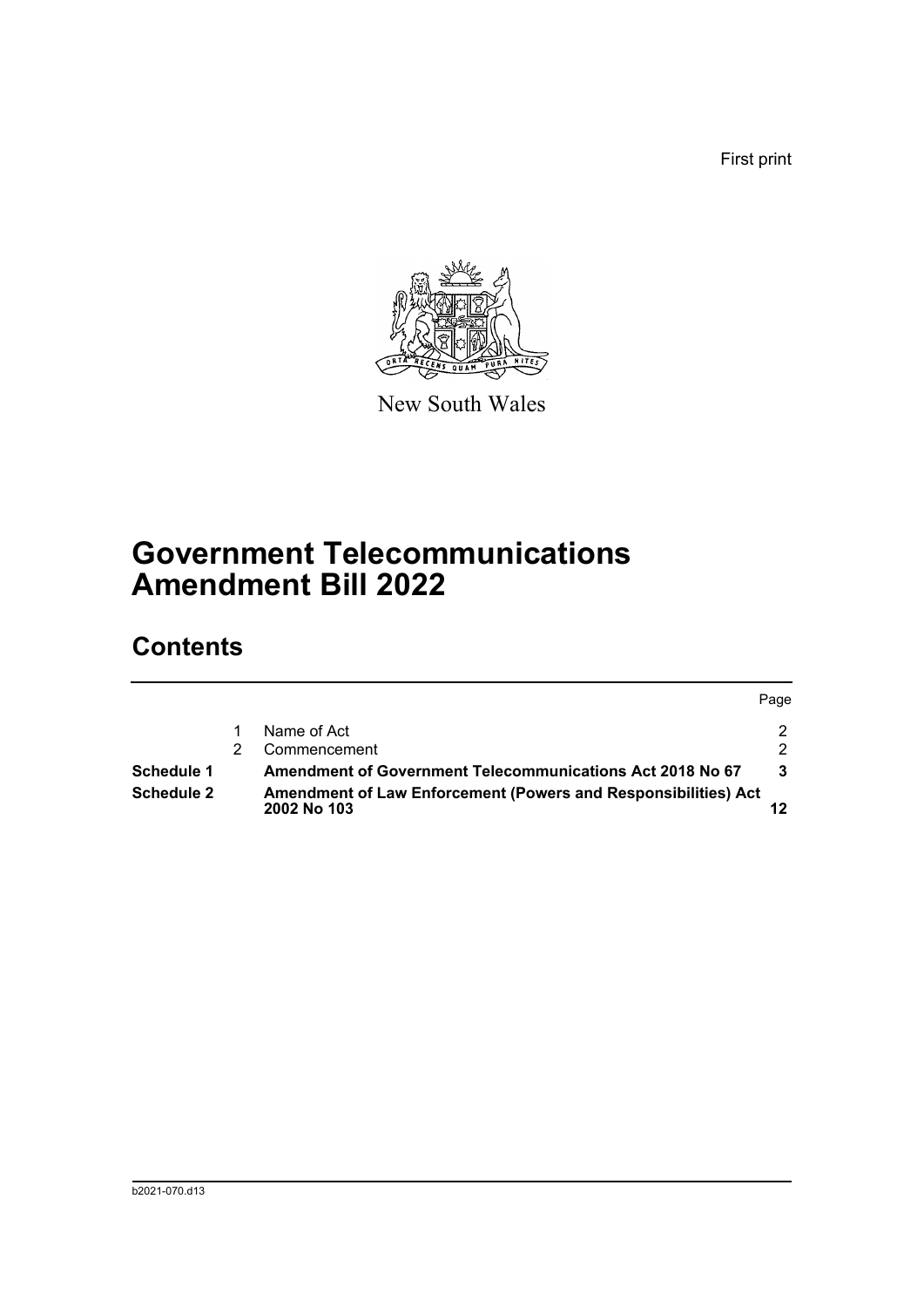

New South Wales

# **Government Telecommunications Amendment Bill 2022**

No , 2022

#### **A Bill for**

An Act to amend the *Government Telecommunications Act 2018* to provide for the functions of the New South Wales Government Telecommunications Authority and emergency telecommunications network operators in relation to telecommunications infrastructure; and for other purposes.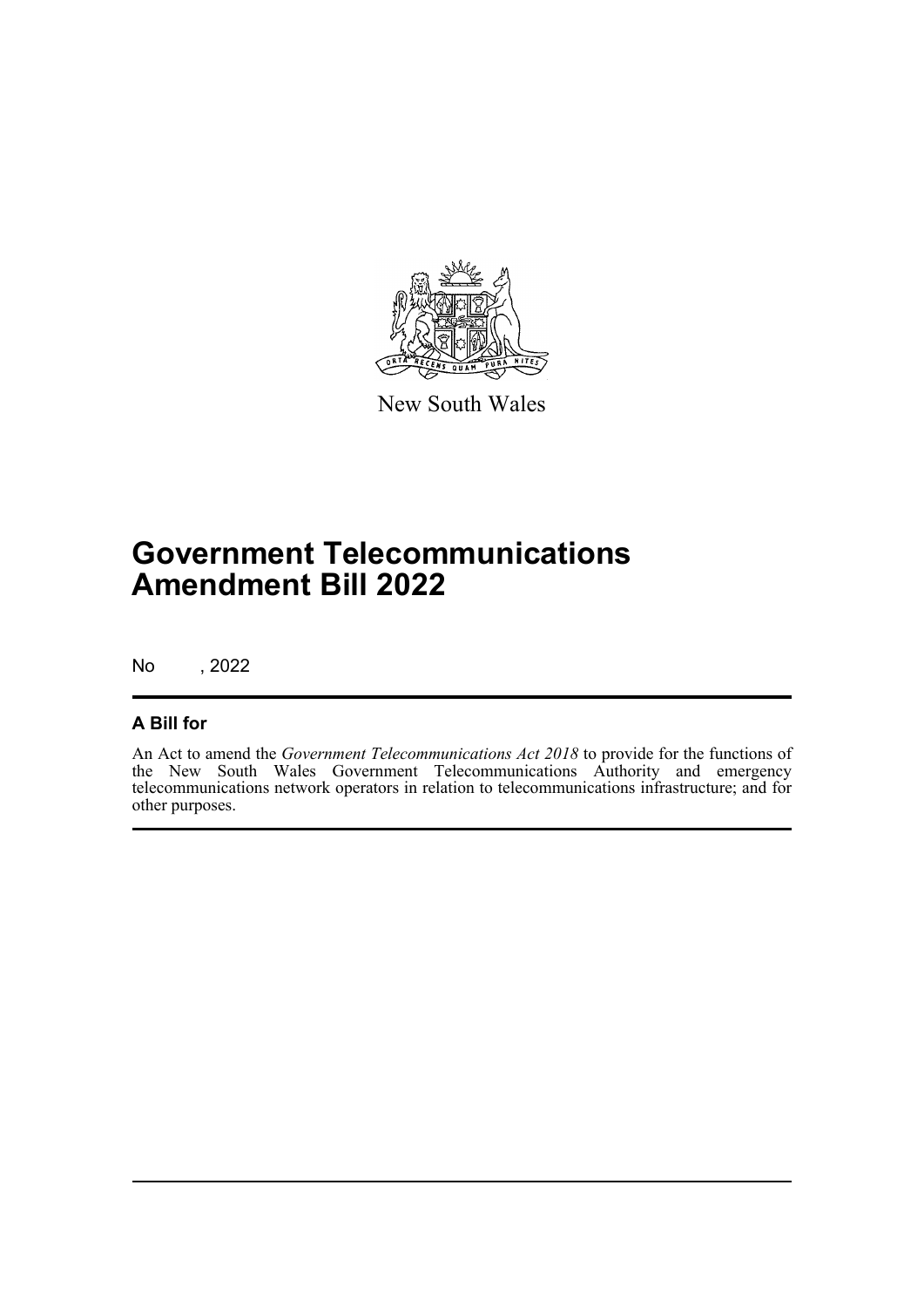<span id="page-5-1"></span><span id="page-5-0"></span>

| The Legislature of New South Wales enacts—                                |                |  |  |  |
|---------------------------------------------------------------------------|----------------|--|--|--|
| Name of Act                                                               | $\mathcal{P}$  |  |  |  |
| This Act is the <i>Government Telecommunications Amendment Act 2022</i> . | 3              |  |  |  |
| Commencement                                                              | $\overline{4}$ |  |  |  |
| This Act commences on the date of assent to this Act.                     | 5              |  |  |  |
|                                                                           |                |  |  |  |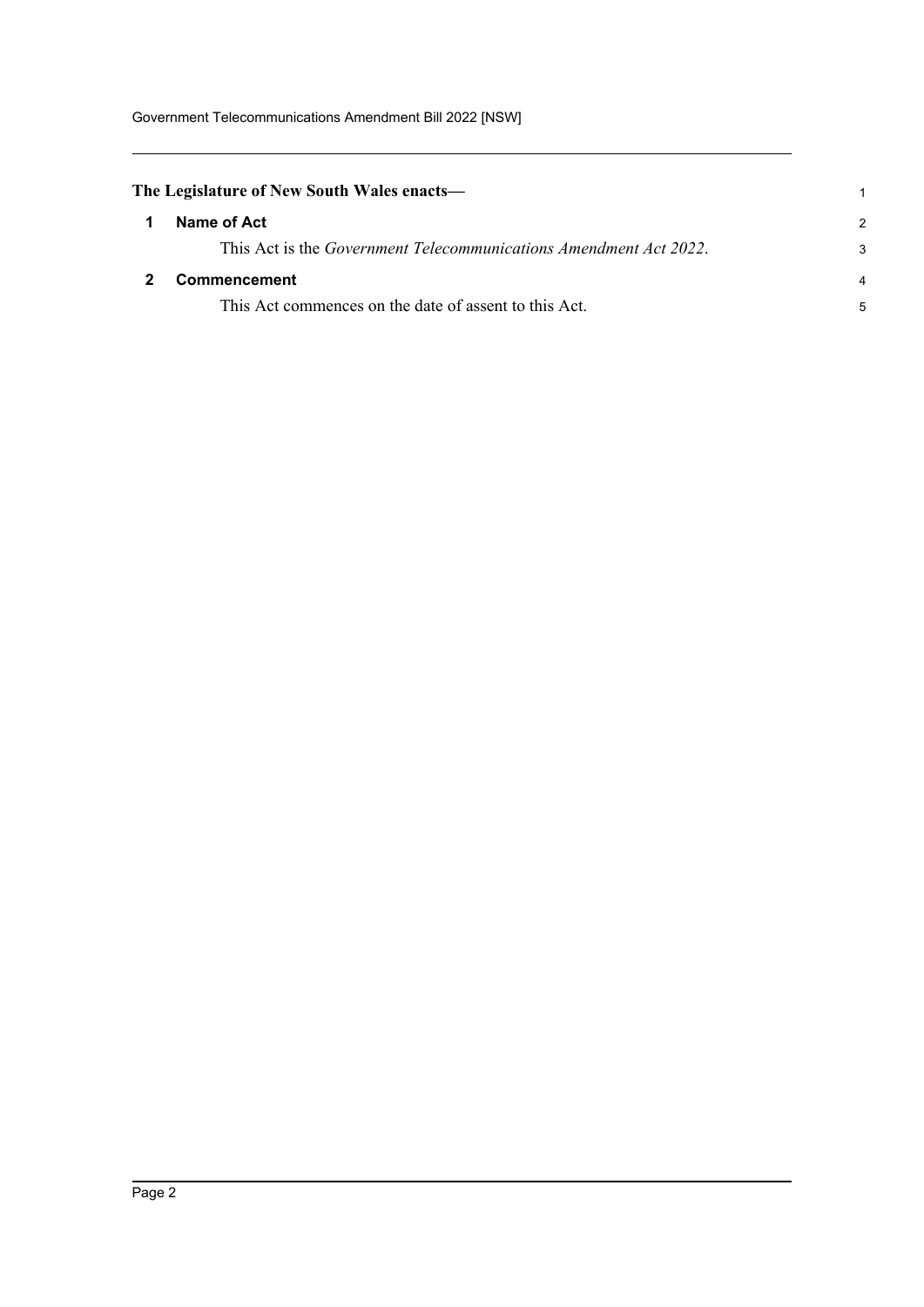Insert in alphabetical order in section 3(1)—

**[1] Section 3 Definitions**

### <span id="page-6-0"></span>**Schedule 1 Amendment of Government Telecommunications Act 2018 No 67**

| 2      |
|--------|
| 3      |
| 4      |
| 5      |
| 6<br>7 |
| 8      |
| 9      |
| ៱៱     |

1

|       |     |                    | <i>authorised officer</i> means an authorised officer appointed under section 43A.                                                                                                    | 5              |
|-------|-----|--------------------|---------------------------------------------------------------------------------------------------------------------------------------------------------------------------------------|----------------|
|       |     |                    | emergency telecommunications network operator, or ETNO, means an<br>emergency services organisation within the meaning of the State Emergency<br>and Rescue Management Act 1989 that- | 6<br>7<br>8    |
|       |     |                    | establishes or uses an alternative telecommunications network for<br>(a)<br>operational communications, or                                                                            | 9<br>10        |
|       |     |                    | establishes a telecommunications network under section 42.<br>(b)                                                                                                                     | 11             |
|       |     |                    | <i>premises</i> , for Part 5A—see section 34B.                                                                                                                                        | 12             |
|       |     |                    | <i>tree</i> , for Part 5A—see section 34B.                                                                                                                                            | 13             |
| $[2]$ |     |                    | Section 34 Access to Authority's infrastructure                                                                                                                                       | 14             |
|       |     |                    | Omit "agent of the Authority" wherever occurring.                                                                                                                                     | 15             |
|       |     |                    | Insert instead "authorised officer".                                                                                                                                                  | 16             |
| $[3]$ |     | <b>Section 34A</b> |                                                                                                                                                                                       | 17             |
|       |     |                    | Insert after section 34—                                                                                                                                                              | 18             |
|       | 34A |                    | Deemed access to government-owned infrastructure                                                                                                                                      | 19             |
|       |     | (1)                | This section applies to-                                                                                                                                                              | 20             |
|       |     |                    | land-<br>(a)                                                                                                                                                                          | 21             |
|       |     |                    | (i)<br>on which infrastructure owned or operated by a government<br>sector agency or State owned corporation is located, and                                                          | 22<br>23       |
|       |     |                    | that is not subject to an agreement with the Authority or an ETNO<br>(i)<br>for access to the infrastructure, and                                                                     | 24<br>25       |
|       |     |                    | land adjoining land specified in paragraph (a).<br>(b)                                                                                                                                | 26             |
|       |     | (2)                | An authorised officer may enter and occupy the land and a building on the<br>$land-$                                                                                                  | 27<br>28       |
|       |     |                    | during daylight hours, or<br>(a)                                                                                                                                                      | 29             |
|       |     |                    | (b)<br>in an emergency—at any time.                                                                                                                                                   | 30             |
|       |     | (3)                | The power conferred by this section may be used only—                                                                                                                                 | 31             |
|       |     |                    | for the purposes of installing telecommunications equipment on<br>(a)<br>infrastructure owned or operated by a government sector agency or<br>State owned corporation, and            | 32<br>33<br>34 |
|       |     |                    | (b) in accordance with the site assessment process in the Property and<br>Infrastructure Management Strategy.                                                                         | 35<br>36       |
|       |     | (4)                | The authorised officer must not exercise a power under this section unless—                                                                                                           | 37             |
|       |     |                    | reasonable written notice of the authorised officer's intention to<br>(a)<br>exercise the power has been given to the occupier of the land, or                                        | 38<br>39       |
|       |     |                    | the authorised officer reasonably believes the giving of notice would<br>(b)<br>cause undue delay having regard to the urgency of the reason for<br>exercising the power.             | 40<br>41<br>42 |
|       |     |                    |                                                                                                                                                                                       |                |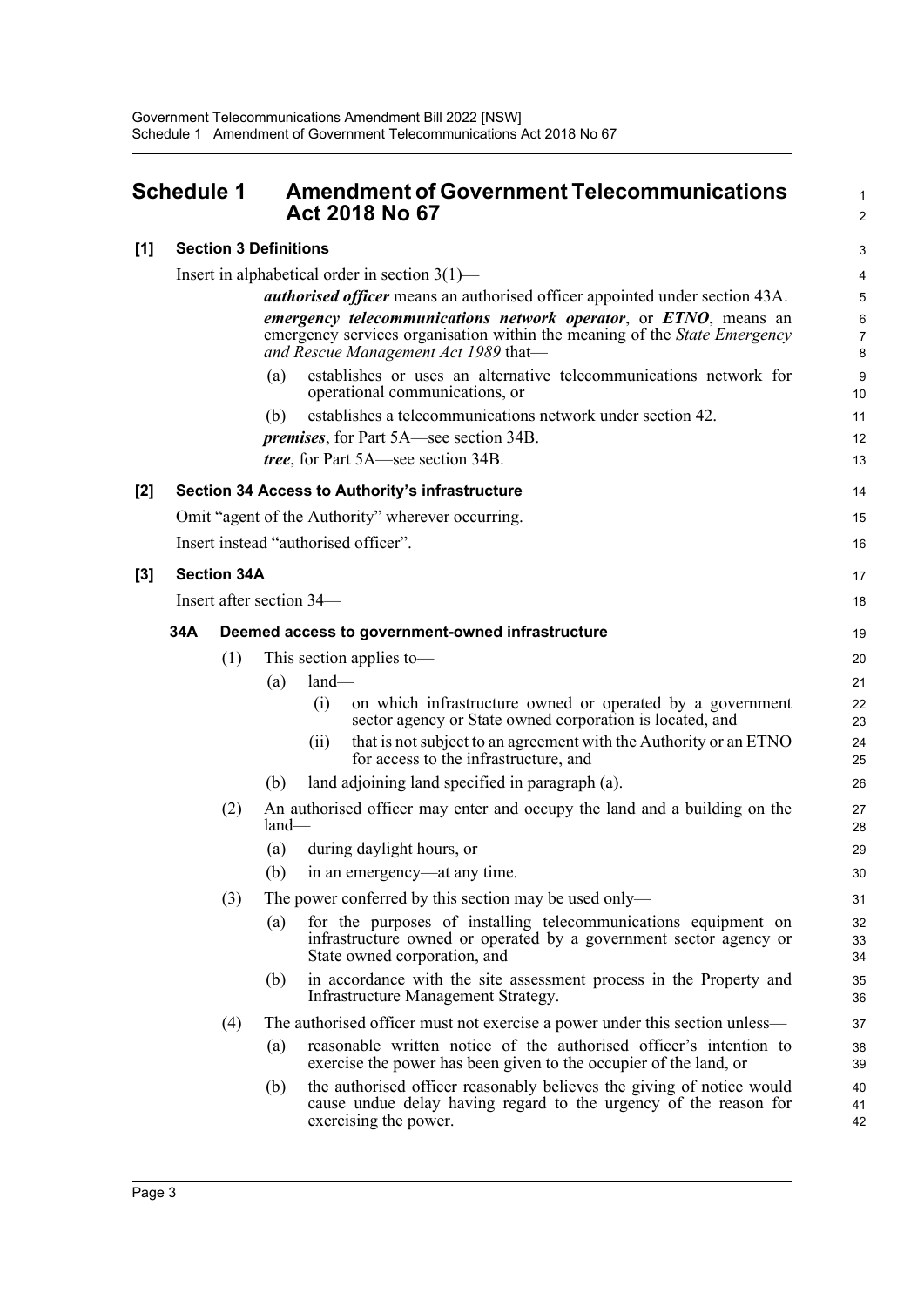|         | (5)                   |                                                              | Nothing in this section authorises an authorised officer to-                                                                                  | $\mathbf{1}$                      |
|---------|-----------------------|--------------------------------------------------------------|-----------------------------------------------------------------------------------------------------------------------------------------------|-----------------------------------|
|         |                       | (a)                                                          | enter part of a building used for residential purposes without the consent<br>of the occupier of that part, or                                | $\overline{2}$<br>3               |
|         |                       | (b)                                                          | occupy a classified road within the meaning of the Roads Act 1993<br>without the consent of-                                                  | $\overline{4}$<br>5               |
|         |                       |                                                              | Transport for NSW, constituted under the<br>(i)<br>Transport<br>Administration Act 1988, or                                                   | $6\phantom{1}6$<br>$\overline{7}$ |
|         |                       |                                                              | the roads authority, within the meaning of the <i>Roads Act 1993</i> .<br>(ii)                                                                | 8                                 |
| Part 5A |                       |                                                              |                                                                                                                                               | 9                                 |
|         | Insert before Part 6- |                                                              |                                                                                                                                               | 10                                |
|         |                       |                                                              | Part 5A Powers and duties of Authority and ETNOs                                                                                              | 11                                |
|         | <b>Division 1</b>     |                                                              | Interpretation                                                                                                                                | 12                                |
| 34B     |                       | <b>Definitions</b>                                           |                                                                                                                                               | 13                                |
|         |                       |                                                              | In this Part-                                                                                                                                 | 14                                |
|         |                       |                                                              | <i>premises</i> includes the following-                                                                                                       | 15                                |
|         |                       | (a)                                                          | a building or part of a building,                                                                                                             | 16                                |
|         |                       | (b)                                                          | a structure or part of a structure,                                                                                                           | 17                                |
|         |                       | (c)                                                          | land, whether or not built on,                                                                                                                | 18                                |
|         |                       | (d)                                                          | a river, lake or other waters.                                                                                                                | 19                                |
|         |                       |                                                              | <i>tree</i> includes a shrub or other plant.                                                                                                  | 20                                |
|         | <b>Division 2</b>     |                                                              | Powers and duties relating to telecommunications<br>infrastructure                                                                            | 21<br>22                          |
| 34C     |                       | Interference with telecommunications infrastructure by trees |                                                                                                                                               | 23                                |
|         | (1)                   |                                                              | This section applies if the Authority or an ETNO reasonably believes that a<br>tree situated on premises could-                               | 24<br>25                          |
|         |                       | (a)                                                          | destroy, damage or interfere with the Authority's or the ETNO's<br>telecommunications infrastructure, or                                      | 26<br>27                          |
|         |                       | (b)                                                          | make the Authority's or the ETNO's telecommunications infrastructure<br>become-                                                               | 28<br>29                          |
|         |                       |                                                              | a potential cause of bush fire, or<br>(i)                                                                                                     | 30                                |
|         |                       |                                                              | (ii)<br>a potential risk to public safety.                                                                                                    | 31                                |
|         | (2)                   |                                                              | The Authority or the ETNO-                                                                                                                    | 32                                |
|         |                       | (a)                                                          | may serve a written notice on the owner of the premises requiring the<br>owner to trim or remove the tree (a <i>tree removal notice</i> ), or | 33<br>34                          |
|         |                       | (b)                                                          | in an emergency—may, at the Authority's or the ETNO's own expense,<br>trim or remove the tree.                                                | 35<br>36                          |
|         | (3)                   |                                                              | A tree removal notice must specify—                                                                                                           | 37                                |
|         |                       |                                                              |                                                                                                                                               |                                   |
|         |                       | (a)                                                          | the work to be carried out, and<br>a reasonable time within which the work must be carried out.                                               | 38                                |

 $[4]$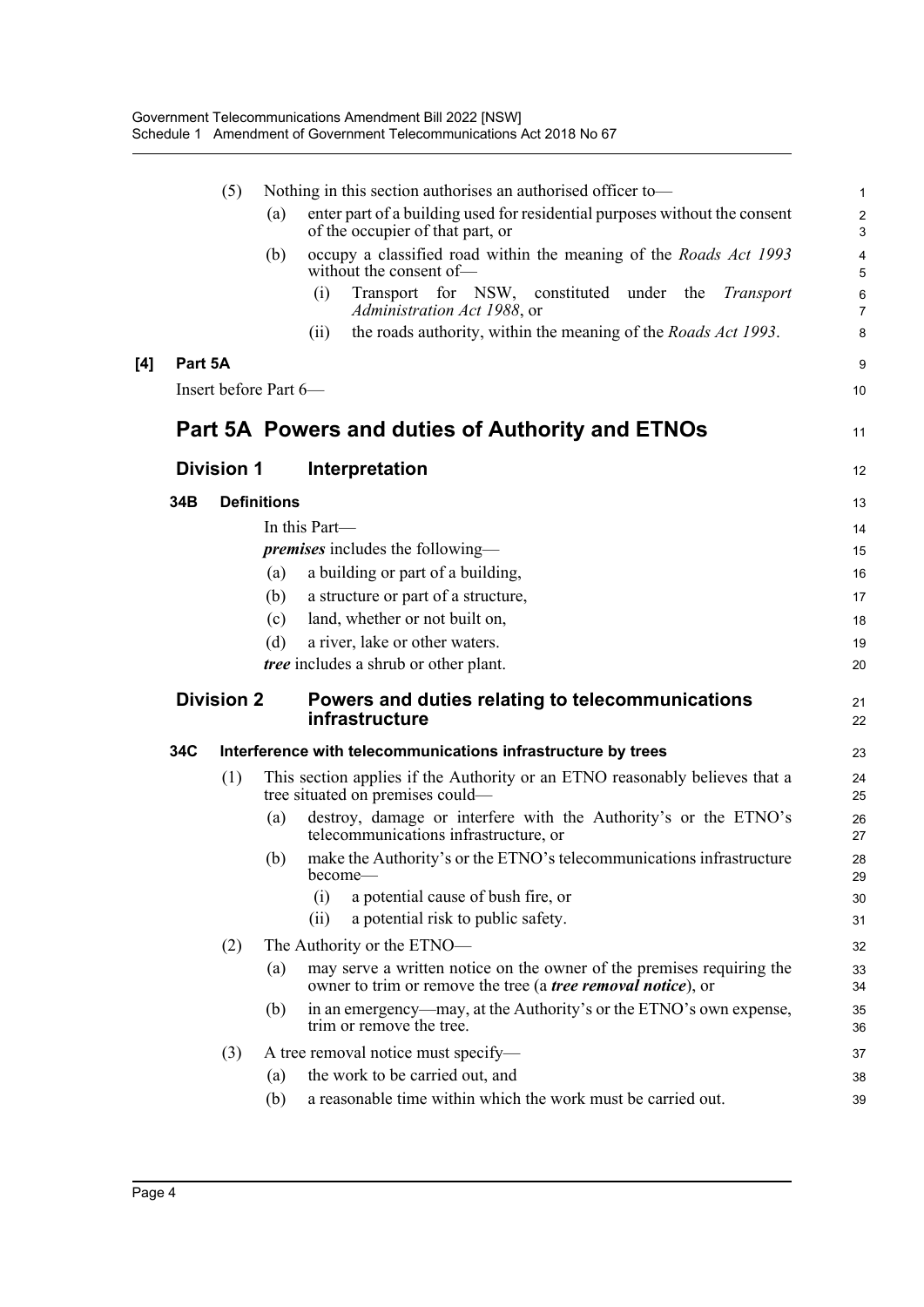|     | (4) | A tree removal notice must include an undertaking by the Authority or the<br>ETNO to pay the reasonable costs of carrying out the work unless—                                                                                                                                                                                   | 1<br>$\overline{c}$        |
|-----|-----|----------------------------------------------------------------------------------------------------------------------------------------------------------------------------------------------------------------------------------------------------------------------------------------------------------------------------------|----------------------------|
|     |     | an owner or occupier of the premises planted the tree, or permitted the<br>(a)<br>tree to be planted—                                                                                                                                                                                                                            | 3<br>4                     |
|     |     | after the telecommunications infrastructure was installed, and<br>(i)                                                                                                                                                                                                                                                            | 5                          |
|     |     | in circumstances in which the owner or occupier should have<br>(i)<br>known that destruction of, damage to or interference with the                                                                                                                                                                                              | 6<br>7                     |
|     |     | infrastructure would result, or                                                                                                                                                                                                                                                                                                  | 8                          |
|     |     | (b)<br>when the tree was planted, the premises in or on which the tree is<br>located, and on or over which the infrastructure is located, was the<br>subject of an easement for the benefit of-                                                                                                                                  | 9<br>10<br>11              |
|     |     | (i)<br>the Authority or the ETNO, or                                                                                                                                                                                                                                                                                             | 12                         |
|     |     | a predecessor of the Authority or the ETNO.<br>(i)                                                                                                                                                                                                                                                                               | 13                         |
|     | (5) | If the work is not carried out as required by the tree removal notice, the<br>Authority or the ETNO may carry out the work.                                                                                                                                                                                                      | 14<br>15                   |
|     | (6) | The cost of the work carried out by the Authority or the ETNO may be<br>recovered by the Authority or the ETNO in a court of competent jurisdiction<br>as a debt owed to the Authority or the ETNO by the owner of the premises on<br>which the tree is located, but only in the circumstances referred to in<br>subsection (4). | 16<br>17<br>18<br>19<br>20 |
|     | (7) | This section applies despite the existence of—                                                                                                                                                                                                                                                                                   | 21                         |
|     |     | a tree preservation order in relation to the tree, or<br>(a)                                                                                                                                                                                                                                                                     | 22                         |
|     |     | (b)<br>an environmental planning instrument relating to the land on which the<br>tree is located, other than a State environmental planning policy.                                                                                                                                                                              | 23<br>24                   |
|     | (8) | Nothing done for the purpose of carrying out the work required by a tree<br>removal notice constitutes an offence against a law under which a tree<br>preservation order or environmental planning instrument, other than a State<br>environmental planning policy, relating to the land is made.                                | 25<br>26<br>27<br>28       |
| 34D |     | Protected trees not to be removed                                                                                                                                                                                                                                                                                                | 29                         |
|     | (1) | Section 34C does not apply to a tree—                                                                                                                                                                                                                                                                                            | 30                         |
|     |     | within a protected area, or<br>(a)                                                                                                                                                                                                                                                                                               | 31                         |
|     |     | that is the subject of or is within an area the subject of—<br>(b)                                                                                                                                                                                                                                                               | 32                         |
|     |     | (i)<br>an interim heritage order, or a listing on the State Heritage<br>Register, under the Heritage Act 1977, or                                                                                                                                                                                                                | 33<br>34                   |
|     |     | an order in force under the <i>Heritage Act 1977</i> , section 136, or<br>(ii)                                                                                                                                                                                                                                                   | 35                         |
|     |     | an interim protection order under the National Parks and Wildlife<br>(iii)<br><i>Act 1974</i> , or                                                                                                                                                                                                                               | 36<br>37                   |
|     |     | a protection conferred by a similar law.<br>(iv)                                                                                                                                                                                                                                                                                 | 38                         |
|     | (2) | In this section-                                                                                                                                                                                                                                                                                                                 | 39                         |
|     |     | <i>indigenous protected area</i> means an area-                                                                                                                                                                                                                                                                                  | 40                         |
|     |     | the subject of a voluntary agreement with traditional owners or<br>(a)<br>custodians of the land in the area, and                                                                                                                                                                                                                | 41<br>42                   |
|     |     | recognised by the Commonwealth as part of Australia's National<br>(b)<br>Reserve System.                                                                                                                                                                                                                                         | 43<br>44                   |
|     |     | <i>protected area</i> means an area within-                                                                                                                                                                                                                                                                                      | 45                         |
|     |     | an indigenous protected area, or<br>(a)                                                                                                                                                                                                                                                                                          | 46                         |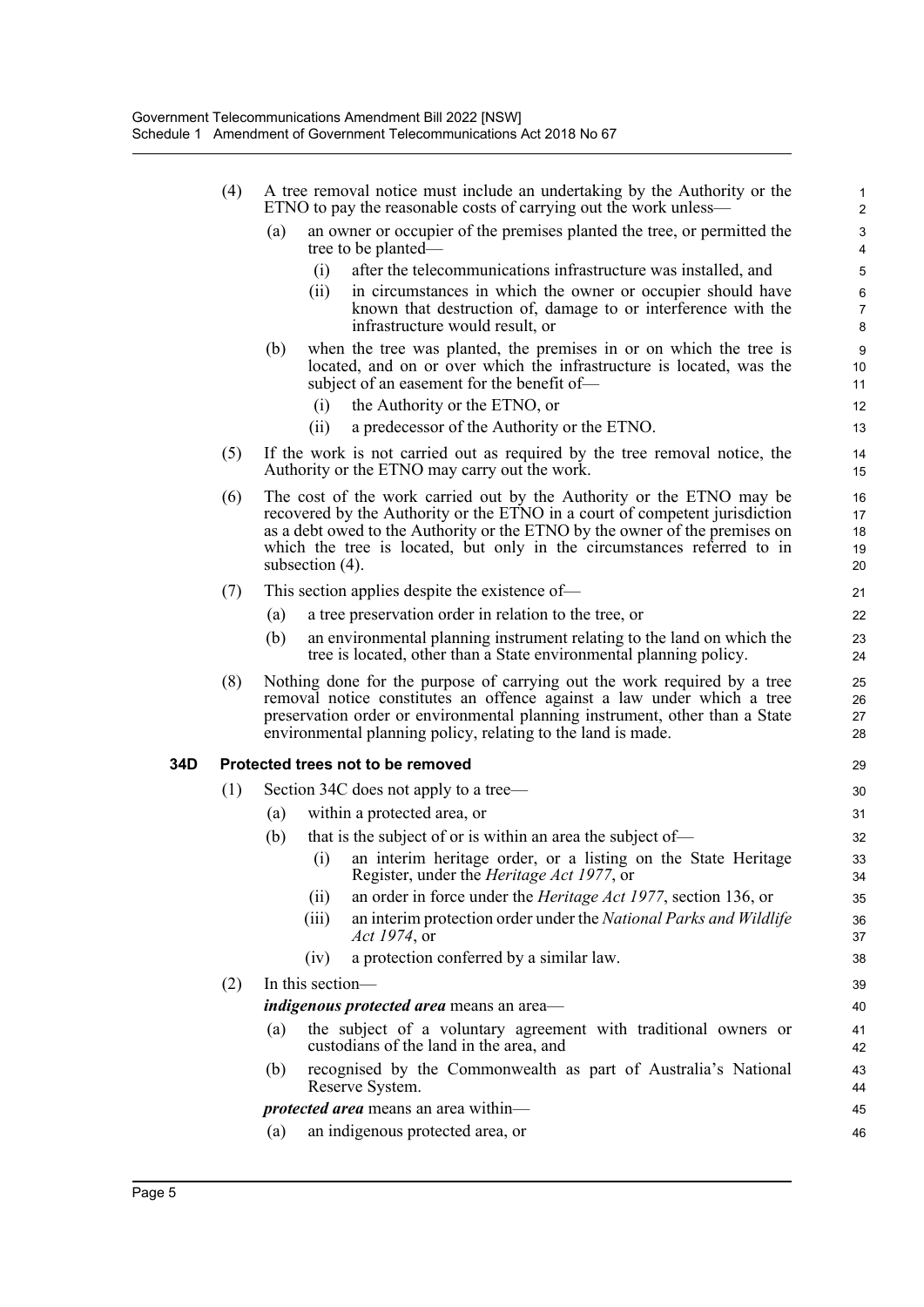|     |     | (b)            | land reserved or zoned for environmental protection purposes under the<br>Environmental Planning and Assessment Act 1979, or                                                                                                                     | $\mathbf{1}$<br>$\overline{2}$ |
|-----|-----|----------------|--------------------------------------------------------------------------------------------------------------------------------------------------------------------------------------------------------------------------------------------------|--------------------------------|
|     |     | (c)            | a flora reserve within the meaning of the Forestry Act 2012, or                                                                                                                                                                                  | 3                              |
|     |     | (d)            | a public reserve within the meaning of the <i>Local Government Act 1993</i> ,<br>or                                                                                                                                                              | $\overline{\mathbf{4}}$<br>5   |
|     |     | (e)            | land reserved under the National Parks and Wildlife Act 1974, section<br>30A.                                                                                                                                                                    | $\,6$<br>$\overline{7}$        |
| 34E |     |                | Obstruction of telecommunications infrastructure by structures                                                                                                                                                                                   | 8                              |
|     | (1) |                | This section applies if the Authority or an ETNO reasonably believes—                                                                                                                                                                            | 9                              |
|     |     | (a)            | structures or things situated in, on or near the Authority's or the<br>ETNO's telecommunications infrastructure could—                                                                                                                           | 10<br>11                       |
|     |     |                | destroy, damage or interfere with the functioning of the<br>(i)<br>infrastructure, or                                                                                                                                                            | 12<br>13                       |
|     |     |                | make the infrastructure become—<br>(ii)                                                                                                                                                                                                          | 14                             |
|     |     |                | (A)<br>a potential cause of bush fire, or                                                                                                                                                                                                        | 15                             |
|     |     |                | (B)<br>a potential risk to public safety, or                                                                                                                                                                                                     | 16                             |
|     |     | (b)            | structures or things could—                                                                                                                                                                                                                      | 17                             |
|     |     |                | cause interference to radio frequency transmissions to or from the<br>(i)<br>Authority's or the ETNO's telecommunications infrastructure, or                                                                                                     | 18<br>19                       |
|     |     |                | obstruct transmission paths to or from the infrastructure.<br>(ii)                                                                                                                                                                               | 20                             |
|     | (2) | thing.         | The Authority or the ETNO may serve a written notice on the owner of the<br>structure or thing requiring the owner to modify or remove the structure or                                                                                          | 21<br>22<br>23                 |
|     | (3) |                | The cost of work carried out in accordance with a requirement in the written<br>notice is to be paid by the person served with the notice.                                                                                                       | 24<br>25                       |
|     | (4) |                | The Authority or the ETNO may, in an emergency, modify or remove the<br>structure or thing itself, instead of serving a written notice.                                                                                                          | 26<br>27                       |
|     | (5) |                | The written notice-                                                                                                                                                                                                                              | 28                             |
|     |     | (a)            | must specify the work to be carried out, and                                                                                                                                                                                                     | 29                             |
|     |     | (b)            | must specify a reasonable time within which the work must be carried<br>out, and                                                                                                                                                                 | 30<br>31                       |
|     |     | (c)            | may require that vegetation near the structure or thing is managed in<br>accordance with the Standards for Asset Protection Zones published on<br>the website of the NSW Rural Fire Service from time to time.                                   | 32<br>33<br>34                 |
|     | (6) |                | If the owner fails to carry out the work as required by the notice, the Authority<br>or the ETNO may carry out the work.                                                                                                                         | 35<br>36                       |
|     | (7) |                | The Authority or the ETNO may apply for an injunction to prevent a structure<br>or thing being placed in, on or near the Authority's or the ETNO's<br>telecommunications infrastructure.                                                         | 37<br>38<br>39                 |
| 34F |     | infrastructure | Recovery of costs of removing obstructions of telecommunications                                                                                                                                                                                 | 40<br>41                       |
|     | (1) |                | The following costs (the <i>recoverable costs</i> ) may be recovered by the Authority<br>or an ETNO, as appropriate, in a court of competent jurisdiction as a debt owed<br>to the Authority or the ETNO by the owner of the structure or thing— | 42<br>43<br>44                 |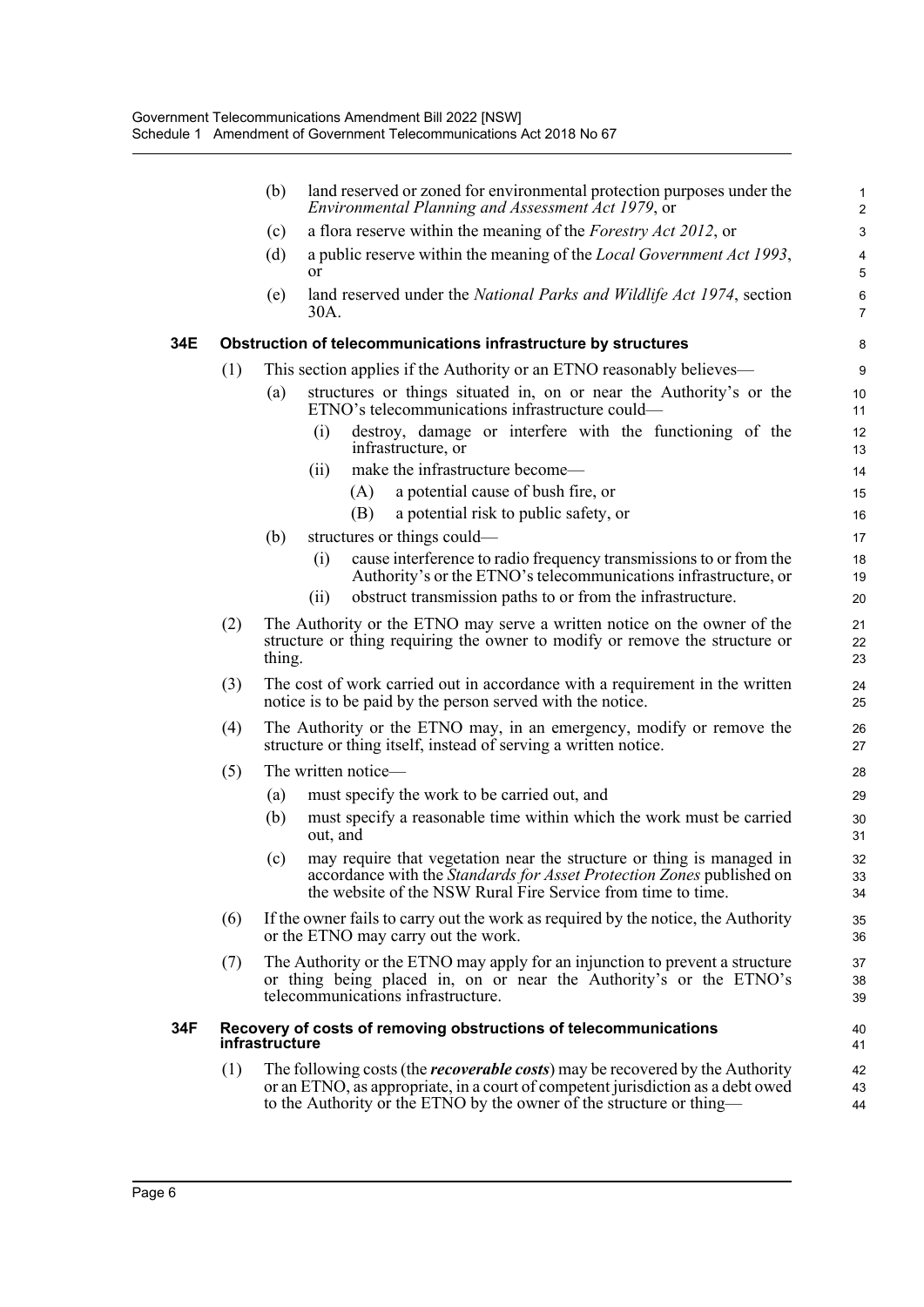|     |     | (a)       | the costs of carrying out work after serving a notice under section<br>34E(2),                                                                                                                                                                                        | 1<br>$\overline{2}$                 |
|-----|-----|-----------|-----------------------------------------------------------------------------------------------------------------------------------------------------------------------------------------------------------------------------------------------------------------------|-------------------------------------|
|     |     | (b)       | the costs of repairing damage done to the Authority's or the ETNO's<br>telecommunications infrastructure by the structure or thing.                                                                                                                                   | $\ensuremath{\mathsf{3}}$<br>4      |
|     | (2) |           | The Authority or the ETNO may take action under this section even if the<br>person having control of the structure or thing owns or occupies the land in, on<br>or over which the Authority's or the ETNO's telecommunications<br>infrastructure is situated.         | 5<br>$\,6\,$<br>$\overline{7}$<br>8 |
|     | (3) | $place$ — | The Authority or the ETNO is not authorised to recover recoverable costs from<br>a person referred to in subsection $(2)$ if the structure or thing was lawfully in                                                                                                   | 9<br>10<br>11                       |
|     |     | (a)       | before the installation of the telecommunications infrastructure, or                                                                                                                                                                                                  | 12                                  |
|     |     | (b)       | with the agreement of the Authority or the ETNO.                                                                                                                                                                                                                      | 13                                  |
|     | (4) |           | If subsection $(3)$ applies—                                                                                                                                                                                                                                          | 14                                  |
|     |     | (a)       | the recoverable costs are to be paid by the Authority or the ETNO, and                                                                                                                                                                                                | 15                                  |
|     |     | (b)       | the Authority or the ETNO is liable to the owner of the structure or thing                                                                                                                                                                                            | 16                                  |
|     |     |           | for any loss or damage suffered by the owner as a consequence of the<br>work referred to in section $34E(6)$ .                                                                                                                                                        | 17<br>18                            |
|     |     |           |                                                                                                                                                                                                                                                                       |                                     |
| 34G |     |           | <b>Excavation work affecting telecommunications infrastructure</b>                                                                                                                                                                                                    | 19                                  |
|     | (1) |           | This section applies if the Authority or an ETNO reasonably believes that the<br>carrying out, or proposed carrying out, of excavation work in, on or near the<br>Authority's or the ETNO's telecommunications infrastructure could—                                  | 20<br>21<br>22                      |
|     |     | (a)       | destroy, damage or interfere with the infrastructure, or                                                                                                                                                                                                              | 23                                  |
|     |     | (b)       | make the infrastructure become—                                                                                                                                                                                                                                       | 24                                  |
|     |     |           | a potential cause of bush fire, or<br>(i)                                                                                                                                                                                                                             | 25                                  |
|     |     |           | a potential risk to public safety.<br>(ii)                                                                                                                                                                                                                            | 26                                  |
|     | (2) |           | The Authority or the ETNO may serve a written notice on the person carrying<br>out or proposing to carry out the excavation work requiring the person—                                                                                                                | 27<br>28                            |
|     |     | (a)       | to modify the excavation work, or                                                                                                                                                                                                                                     | 29                                  |
|     |     | (b)       | not to carry out the excavation work, if the Authority or the ETNO<br>reasonably believes that modifying the excavation work will not be<br>effective in-                                                                                                             | 30<br>31<br>32                      |
|     |     |           | (i) preventing the destruction or damage of, or interference with, the<br>telecommunications infrastructure, or                                                                                                                                                       | 33<br>34                            |
|     |     |           | preventing the infrastructure becoming a potential cause of bush<br>(ii)<br>fire or a potential risk to public safety.                                                                                                                                                | 35<br>36                            |
|     | (3) |           | The notice must specify the excavation work to be modified or not carried out.                                                                                                                                                                                        | 37                                  |
|     | (4) |           | The Authority or the ETNO may recover the following costs in a court of<br>competent jurisdiction as a debt owed to the Authority or the ETNO by the<br>person who carried out excavation work the subject of the notice other than in<br>accordance with the notice— | 38<br>39<br>40<br>41                |
|     |     | (a)       | the costs incurred in replacing the telecommunications infrastructure<br>destroyed by the excavation work,                                                                                                                                                            | 42<br>43                            |
|     |     | (b)       | the costs incurred in repairing damage to the telecommunications<br>infrastructure caused by the excavation work,                                                                                                                                                     | 44<br>45                            |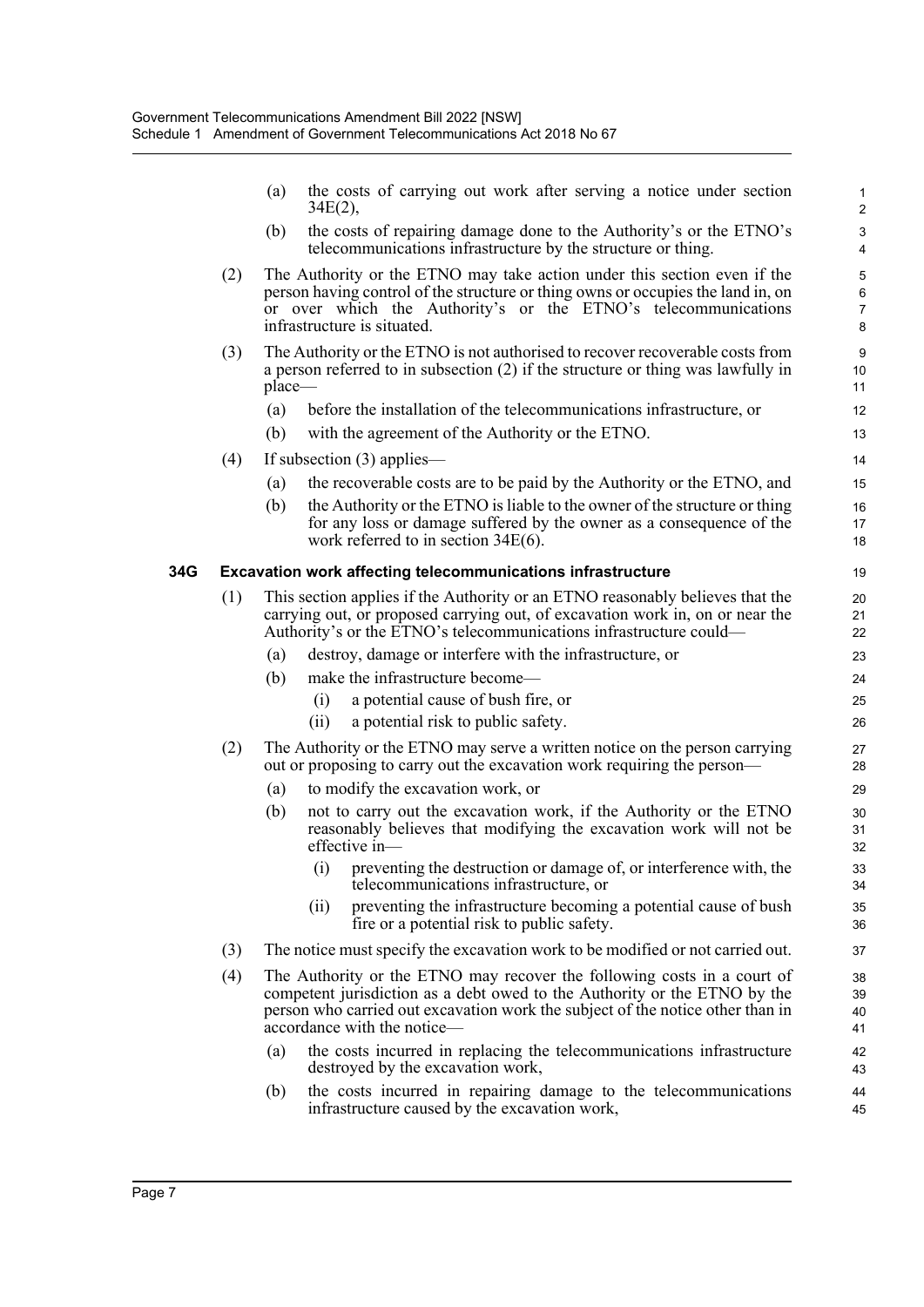|            |                   | (c)             | the costs incurred in remedying or mitigating interference with the<br>telecommunications infrastructure caused by the excavation work.                                                                                                               | 1<br>$\overline{c}$  |
|------------|-------------------|-----------------|-------------------------------------------------------------------------------------------------------------------------------------------------------------------------------------------------------------------------------------------------------|----------------------|
|            | (5)               |                 | The Authority or an ETNO may apply for an injunction to prevent the carrying<br>out of excavation work in, on or near the Authority's or the ETNO's<br>telecommunications infrastructure.                                                             | 3<br>4<br>5          |
|            | (6)               |                 | The Authority or an ETNO may take action under this section even if the<br>person carrying out the excavation work owns or occupies the land in, on or<br>over which the telecommunications infrastructure is situated.                               | 6<br>7<br>8          |
|            | <b>Division 3</b> |                 | Powers of entry relating to telecommunications<br><b>infrastructure</b>                                                                                                                                                                               | 9<br>10              |
| 34H        |                   | Powers of entry |                                                                                                                                                                                                                                                       | 11                   |
|            | (1)               |                 | An authorised officer may enter premises for the purpose of exercising a<br>function conferred or imposed on the Authority or an ETNO under this or<br>another Act or law, including—                                                                 | 12<br>13<br>14       |
|            |                   | (a)             | carrying out preliminary investigations in connection with the proposed<br>installation or extension of telecommunications infrastructure, or                                                                                                         | 15<br>16             |
|            |                   | (b)             | maintaining,<br>repairing<br>installing,<br>extending,<br>removing<br>or<br>telecommunications infrastructure, or                                                                                                                                     | 17<br>18             |
|            |                   | (c)             | ascertaining whether an offence against this Act or the regulations has<br>been committed, or                                                                                                                                                         | 19<br>20             |
|            |                   | (d)             | inspecting or disconnecting telecommunications infrastructure that the<br>Authority or the ETNO is required or permitted to inspect or disconnect<br>under this or another Act or law, or                                                             | 21<br>22<br>23       |
|            |                   | (e)             | exercising a function conferred on the Authority or the ETNO under<br>Division 2.                                                                                                                                                                     | 24<br>25             |
|            | (2)               |                 | An authorised officer may, with necessary vehicles, plant and equipment,<br>enter public or private premises, including adjacent and connecting premises,<br>for the following operational purposes relating to telecommunications<br>infrastructure- | 26<br>27<br>28<br>29 |
|            |                   | (a)             | inspection,                                                                                                                                                                                                                                           | 30                   |
|            |                   | (b)             | installation,                                                                                                                                                                                                                                         | 31                   |
|            |                   | (c)             | maintenance, including generator refuelling,                                                                                                                                                                                                          | 32                   |
|            |                   | (d)             | repair,                                                                                                                                                                                                                                               | 33                   |
|            |                   | (e)             | decommissioning,                                                                                                                                                                                                                                      | 34                   |
|            |                   | (f)             | another purpose prescribed by the regulations.                                                                                                                                                                                                        | 35                   |
|            | (3)               |                 | An authorised officer may only exercise a power of entry under this section—                                                                                                                                                                          | 36                   |
|            |                   | (a)             | during daylight hours, or                                                                                                                                                                                                                             | 37                   |
|            |                   | (b)             | in an emergency—at any time.                                                                                                                                                                                                                          | 38                   |
| <b>341</b> |                   | Notice of entry |                                                                                                                                                                                                                                                       | 39                   |
|            | (1)               |                 | Before an authorised officer exercises a power of entry under this Division, the<br>Authority or an ETNO must give the owner or occupier of the premises written<br>notice of the intention to enter the premises.                                    | 40<br>41<br>42       |
|            | (2)               |                 | The notice must—                                                                                                                                                                                                                                      | 43                   |
|            |                   | (a)             | state the purpose for which the power is to be exercised, and                                                                                                                                                                                         | 44                   |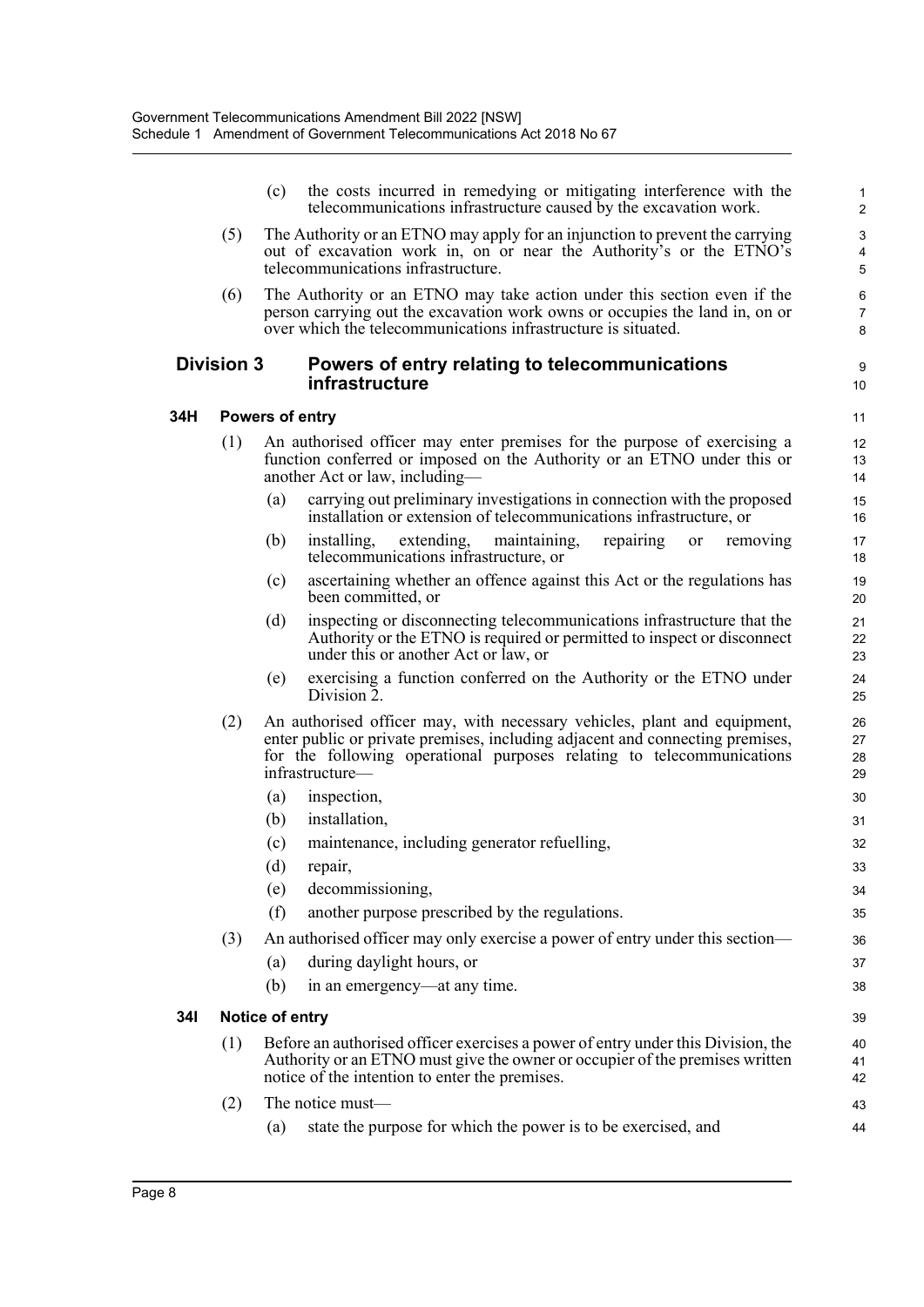|     |     | (b)          | specify the day on which the authorised officer intends to enter the<br>premises, and                                                                                                                           | $\mathbf{1}$<br>$\overline{2}$ |
|-----|-----|--------------|-----------------------------------------------------------------------------------------------------------------------------------------------------------------------------------------------------------------|--------------------------------|
|     |     | (c)          | be given to the owner or occupier of the premises before that day.                                                                                                                                              | 3                              |
|     | (3) |              | Notice is not required to be given to the owner or occupier of the premises if—                                                                                                                                 | $\overline{4}$                 |
|     |     | (a)          | the owner or occupier consents to the entry, or                                                                                                                                                                 | 5                              |
|     |     | (b)          | entry is required for an emergency.                                                                                                                                                                             | 6                              |
| 34J |     |              | Certificates of authority to enter premises                                                                                                                                                                     | $\overline{7}$                 |
|     | (1) |              | A power of entry under this Division may not be exercised by an authorised<br>officer unless the authorised officer—                                                                                            | 8<br>9                         |
|     |     | (a)          | has a certificate of authority issued by the Authority or an ETNO, and                                                                                                                                          | 10                             |
|     |     | (b)          | produces the certificate if requested by the owner or occupier of the<br>premises.                                                                                                                              | 11<br>12                       |
|     | (2) |              | The certificate of authority must—                                                                                                                                                                              | 13                             |
|     |     | (a)          | state that the certificate is issued under this Act, and                                                                                                                                                        | 14                             |
|     |     | (b)          | state the name of the person to whom the certificate is issued, and                                                                                                                                             | 15                             |
|     |     | (c)          | describe the nature of the powers conferred on the person and the source<br>of the powers, and                                                                                                                  | 16<br>17                       |
|     |     | (d)          | state the date, if any, on which the certificate expires, and                                                                                                                                                   | 18                             |
|     |     | (e)          | describe the kind of premises to which the power extends, and                                                                                                                                                   | 19                             |
|     |     | (f)          | be issued under the authority of-                                                                                                                                                                               | 20                             |
|     |     |              | for an authorised officer for the Authority-the Managing<br>(i)<br>Director, or                                                                                                                                 | 21<br>22                       |
|     |     |              | for an authorised officer for an ETNO—the principal officer of<br>(i)<br>the ETNO.                                                                                                                              | 23<br>24                       |
| 34K |     | Use of force |                                                                                                                                                                                                                 | 25                             |
|     | (1) |              | An authorised officer may use reasonable force for the purpose of gaining<br>entry to premises, other than part of a building being used for residential<br>purposes, under a power conferred by this Division. | 26<br>27<br>28                 |
|     | (2) |              | Reasonable force may only be used with the written approval of the Authority<br>or an ETNO.                                                                                                                     | 29<br>30                       |
|     | (3) |              | The approval must—                                                                                                                                                                                              | 31                             |
|     |     | (a)          | be given in relation to the particular entry, and                                                                                                                                                               | 32                             |
|     |     | (b)          | specify the circumstances that must exist before reasonable force may<br>be used.                                                                                                                               | 33<br>34                       |
| 34L |     |              | Notification of use of force or urgent entry                                                                                                                                                                    | 35                             |
|     | (1) |              | An authorised officer must promptly advise the Authority or the ETNO if the<br>authorised officer-                                                                                                              | 36<br>37                       |
|     |     | (a)          | uses force for the purpose of gaining entry to premises, or                                                                                                                                                     | 38                             |
|     |     | (b)          | enters premises in an emergency without giving written notice to the<br>owner or occupier of the premises.                                                                                                      | 39<br>40                       |
|     | (2) |              | Following entry under subsection (1), the Authority or the ETNO must give<br>notice of the entry to the person who appears to the Authority or the ETNO to<br>be appropriate in the circumstances.              | 41<br>42<br>43                 |
|     |     |              |                                                                                                                                                                                                                 |                                |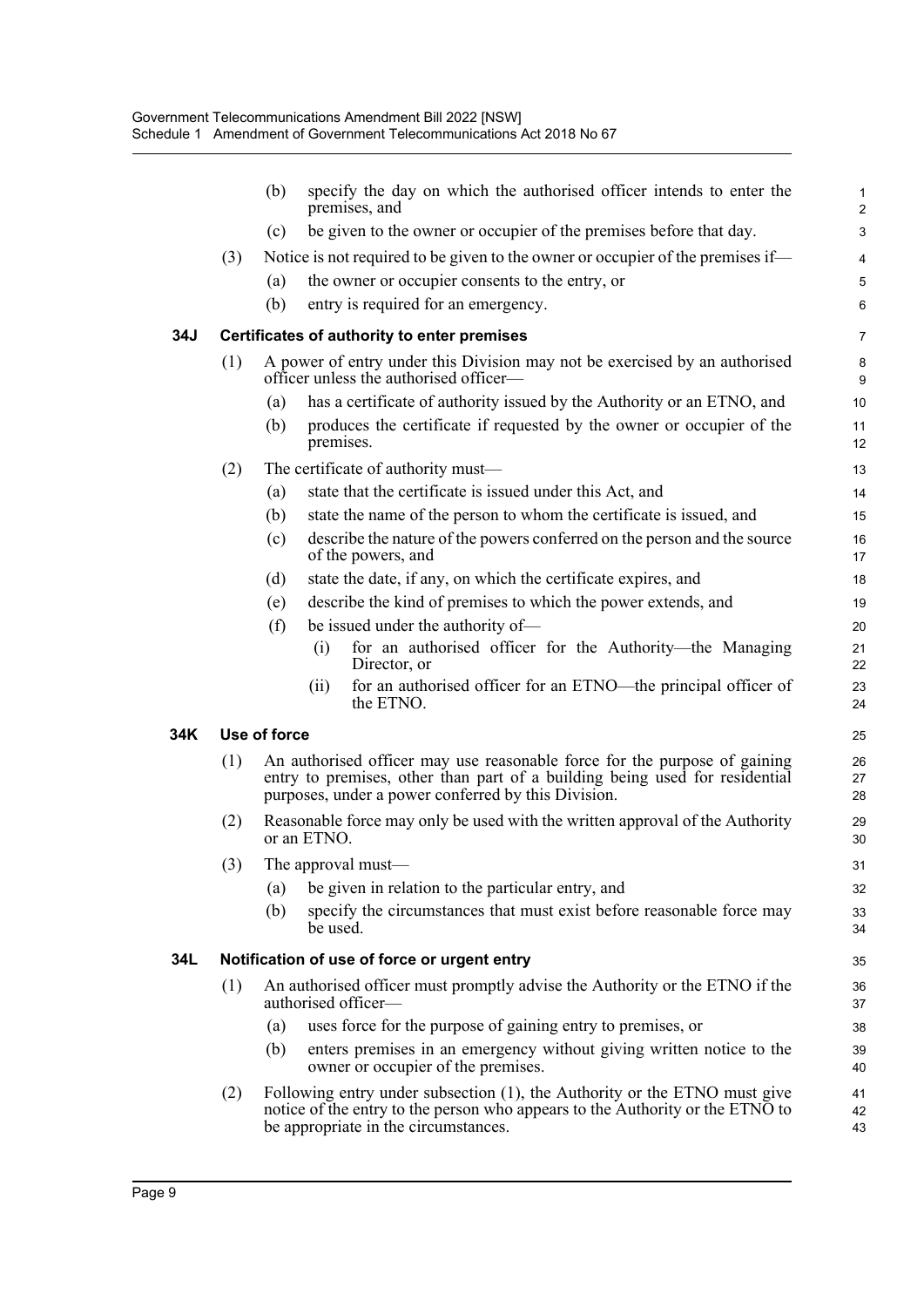#### **34M Care to be taken**

|     | (1)                                      | In the exercise of a power under this Division, an authorised officer must do<br>as little damage as possible.                                                                                                                                                                     | $\overline{2}$<br>3       |  |  |  |
|-----|------------------------------------------|------------------------------------------------------------------------------------------------------------------------------------------------------------------------------------------------------------------------------------------------------------------------------------|---------------------------|--|--|--|
|     | (2)                                      | As far as practicable, entry onto fenced land must—                                                                                                                                                                                                                                | 4                         |  |  |  |
|     |                                          | be made through an existing opening in the enclosing fence, or<br>(a)                                                                                                                                                                                                              | 5                         |  |  |  |
|     |                                          | if entry through an existing opening is not practicable—through a new<br>(b)<br>opening.                                                                                                                                                                                           | $\,6\,$<br>$\overline{7}$ |  |  |  |
|     | (3)                                      | A new opening made under this section must be properly closed when the need<br>for entry ends.                                                                                                                                                                                     | 8<br>9                    |  |  |  |
|     | (4)                                      | If, in the exercise of a power under this Division, a pit, trench, hole or bore is<br>made, the Authority or the ETNO must, if the owner or occupier of the land<br>requires—                                                                                                      | 10<br>11<br>12            |  |  |  |
|     |                                          | fence the pit, trench, hole or bore, and<br>(a)                                                                                                                                                                                                                                    | 13                        |  |  |  |
|     |                                          | (b)<br>keep the pit, trench, hole or bore securely fenced for as long as it<br>remains open or not sufficiently sloped down, and                                                                                                                                                   | 14<br>15                  |  |  |  |
|     |                                          | without unnecessary delay, fill up, level or sufficiently slope down the<br>(c)<br>pit, trench, hole or bore.                                                                                                                                                                      | 16<br>17                  |  |  |  |
| 34N | Recovery of cost of entry and inspection |                                                                                                                                                                                                                                                                                    |                           |  |  |  |
|     | (1)                                      | This section applies if an authorised officer enters premises to carry out an<br>inspection and, as a result of the inspection, the Authority or an ETNO requires<br>work to be carried out on the premises.                                                                       | 19<br>20<br>21            |  |  |  |
|     | (2)                                      | The Authority or the ETNO may recover the reasonable costs of the entry and<br>inspection from the owner or occupier of the premises.                                                                                                                                              | 22<br>23                  |  |  |  |
| 34O | Compensation                             |                                                                                                                                                                                                                                                                                    |                           |  |  |  |
|     | (1)                                      | The Authority or an ETNO must pay compensation to the owner or occupier<br>of premises over which a power has been exercised under this Division for loss<br>or damage arising from the exercise of the power.                                                                     | 25<br>26<br>27            |  |  |  |
|     | (2)                                      | However, the Authority or the ETNO is not liable to the extent to which the<br>loss or damage arises from work done for the purposes of an inspection which<br>reveals there has been a contravention by the owner or occupier of a provision<br>of this Act or the regulations.   | 28<br>29<br>30<br>31      |  |  |  |
| 34P |                                          | <b>Entry to residential premises</b>                                                                                                                                                                                                                                               | 32                        |  |  |  |
|     |                                          | A power of entry under this Division is not exercisable in relation to a part of<br>a building used for residential purposes except—                                                                                                                                               | 33<br>34                  |  |  |  |
|     |                                          | with the consent of the occupier of that part of the premises, or<br>(a)                                                                                                                                                                                                           | 35                        |  |  |  |
|     |                                          | under the authority conferred by a warrant of entry issued under section<br>(b)<br>34Q.                                                                                                                                                                                            | 36<br>37                  |  |  |  |
| 34Q |                                          | <b>Warrants of entry</b>                                                                                                                                                                                                                                                           | 38                        |  |  |  |
|     | (1)                                      | The Authority or an ETNO may apply to an issuing officer if the Authority or<br>the ETNO reasonably believes that it is necessary for an authorised officer to<br>enter and inspect premises, including a building used for residential purposes,<br>for the purposes of this Act. | 39<br>40<br>41<br>42      |  |  |  |
|     | (2)                                      | An issuing officer to whom the application is made may, if satisfied there are<br>reasonable grounds for doing so, issue a warrant of entry authorising an                                                                                                                         | 43<br>44                  |  |  |  |

1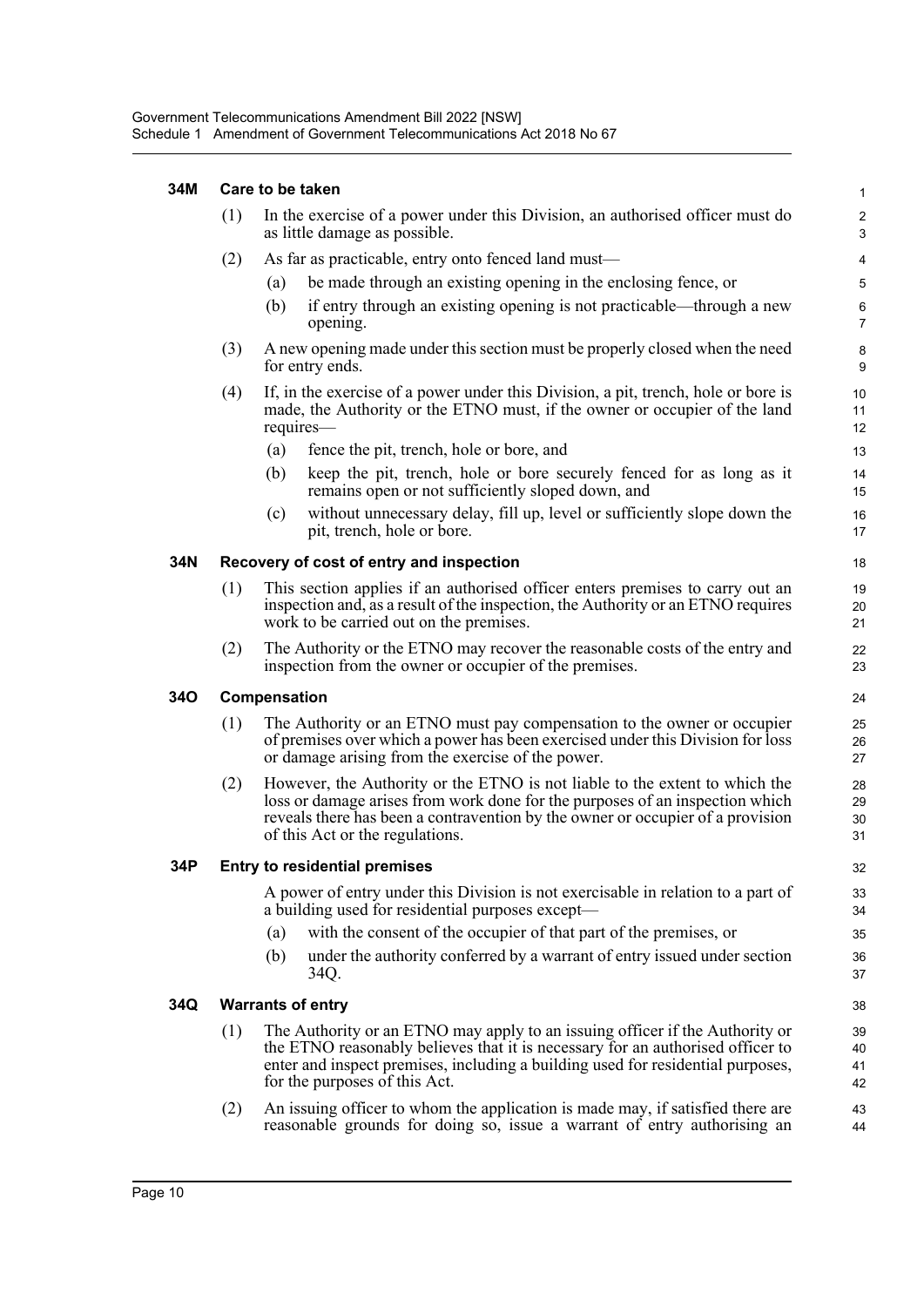|     |     |     | the purposes of this Act.                           | authorised officer named in the warrant to enter and inspect the premises for                                                                         | $\mathbf{1}$<br>$\overline{2}$ |
|-----|-----|-----|-----------------------------------------------------|-------------------------------------------------------------------------------------------------------------------------------------------------------|--------------------------------|
|     |     | (3) | applies to a search warrant under that Act.         | The Law Enforcement (Powers and Responsibilities) Act 2002, Part 5,<br>Division 4 applies to a warrant of entry under this section in the same way it | $\mathbf{3}$<br>4<br>5         |
|     |     | (4) | In this section-                                    |                                                                                                                                                       | 6                              |
|     |     |     |                                                     | <i>issuing officer</i> means an authorised officer within the meaning of the <i>Law</i><br>Enforcement (Powers and Responsibilities) Act 2002.        | $\overline{7}$<br>8            |
| [5] |     |     | Sections 43A and 43B                                |                                                                                                                                                       | 9                              |
|     |     |     | Insert after section 43-                            |                                                                                                                                                       | 10                             |
|     | 43A |     | <b>Authorised officers</b>                          |                                                                                                                                                       | 11                             |
|     |     | (1) | of this Act.                                        | The Authority or an ETNO may appoint authorised officers for the purposes                                                                             | 12<br>13                       |
|     |     | (2) | following—                                          | An authorised officer has the functions specified in this Act, including the                                                                          | 14<br>15                       |
|     |     |     | (a)                                                 | to carry out inspections in connection with the proposed installation or<br>extension of telecommunications equipment and infrastructure,             | 16<br>17                       |
|     |     |     | (b)<br>to                                           | install, extend, inspect, maintain, repair<br>and disconnect<br>telecommunications equipment and infrastructure,                                      | 18<br>19                       |
|     |     |     | (c)<br>this Act.                                    | to investigate compliance with the requirements imposed by or under                                                                                   | 20<br>21                       |
|     | 43B |     | Obstruction or impersonation of authorised officers |                                                                                                                                                       | 22                             |
|     |     |     | A person must not-                                  |                                                                                                                                                       | 23                             |
|     |     |     | (a)                                                 | prevent an authorised officer from exercising a function conferred or<br>imposed on the authorised officer under this Act, or                         | 24<br>25                       |
|     |     |     | (b)                                                 | hinder or obstruct an authorised officer in the exercise of a function, or                                                                            | 26                             |
|     |     |     | impersonate an authorised officer.<br>(c)           |                                                                                                                                                       | 27                             |
|     |     |     | Maximum penalty—                                    |                                                                                                                                                       | 28                             |
|     |     |     | for a corporation—200 penalty units, or<br>(a)      |                                                                                                                                                       | 29                             |
|     |     |     | otherwise—50 penalty units.<br>(b)                  |                                                                                                                                                       | 30                             |